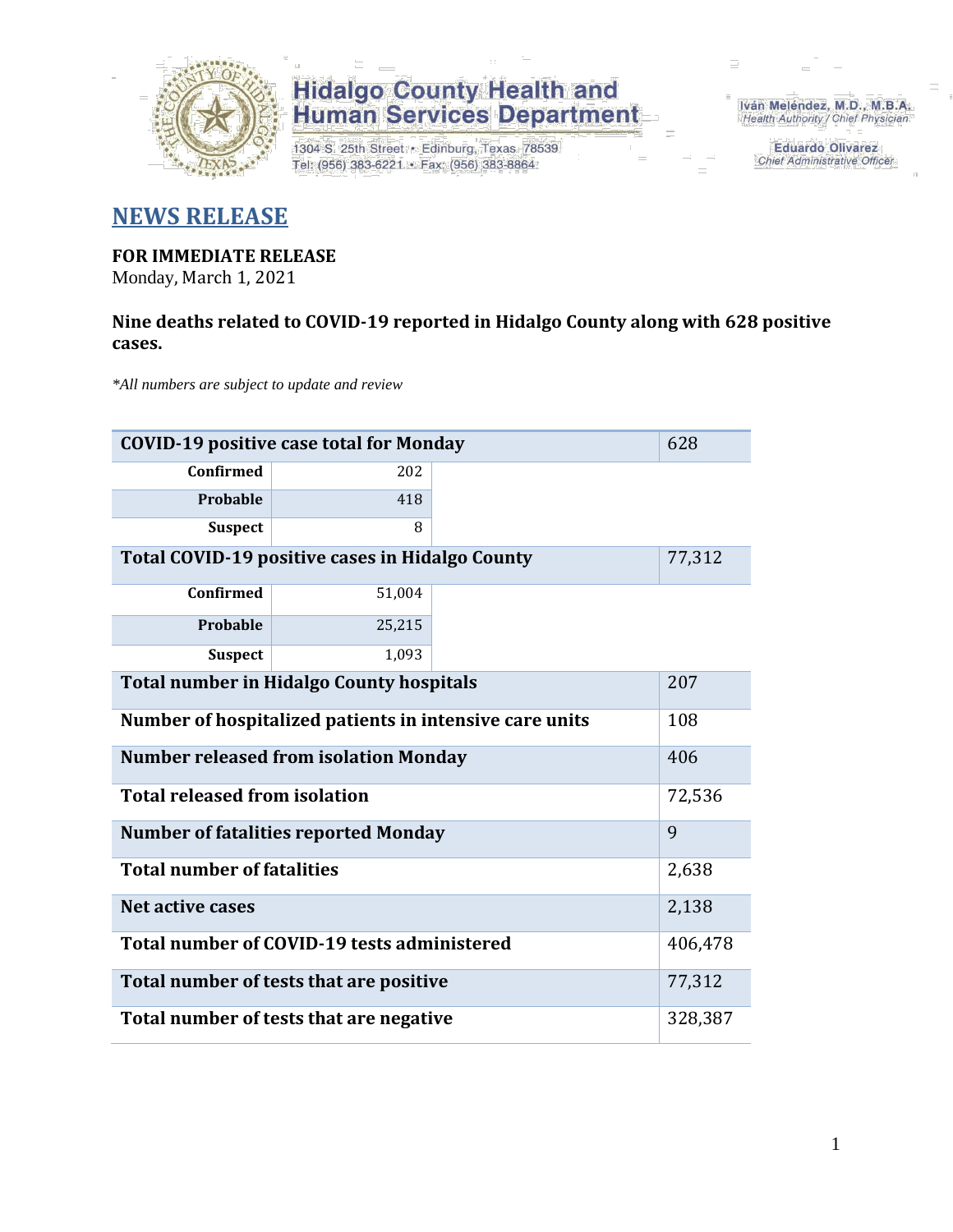

1304 S. 25th Street · Edinburg, Texas 78539 Tel: (956) 383-6221 · Fax: (956) 383-8864

Iván Meléndez, M.D., M.B.A. Health Authority / Chief Physician

> **Eduardo Olivarez Chief Administrative Officer**

*Hidalgo County uses the case status definition provided by the Texas Department of State Health Service's 2020 Epi Case Criteria Guide revised November 2020.*

- *1. Confirmed: A person who has tested positive through a molecular or PCR (oral or nasal swabs) test that looks for the presence of the virus's genetic material.*
- *2. Probable: A person who meets presumptive laboratory evidence through detection of COVID-19 by antigen test in a respiratory specimen.*
- *3. Suspect: A person who meets supported laboratory evidence through detection of specific antibodies in serum, plasma, whole body, and no prior history of being confirmed or probable case.*

*For more information of case status definition for COVID-19, please refer to:*

[https://www.dshs.state.tx.us/IDCU/investigation/epi-case-criteria-guide/2020-Epi-Case-Criteria-](https://www.dshs.state.tx.us/IDCU/investigation/epi-case-criteria-guide/2020-Epi-Case-Criteria-Guide.pdf)[Guide.pdf](https://www.dshs.state.tx.us/IDCU/investigation/epi-case-criteria-guide/2020-Epi-Case-Criteria-Guide.pdf)

The deaths include:

|             | Age   | Gender | <b>City</b>    |
|-------------|-------|--------|----------------|
| $\mathbf 1$ | $70+$ | Male   | Alamo          |
| 2           | 50s   | Male   | Donna          |
| 3           | $70+$ | Female | Donna          |
| 4           | $70+$ | Female | McAllen        |
| 5           | 50s   | Male   | <b>Mission</b> |
| 6           | $70+$ | Female | <b>Mission</b> |
| 7           | 60s   | Male   | Pharr          |
| 8           | $70+$ | Female | Pharr          |
| 9           | 70+   | Female | Undisclosed    |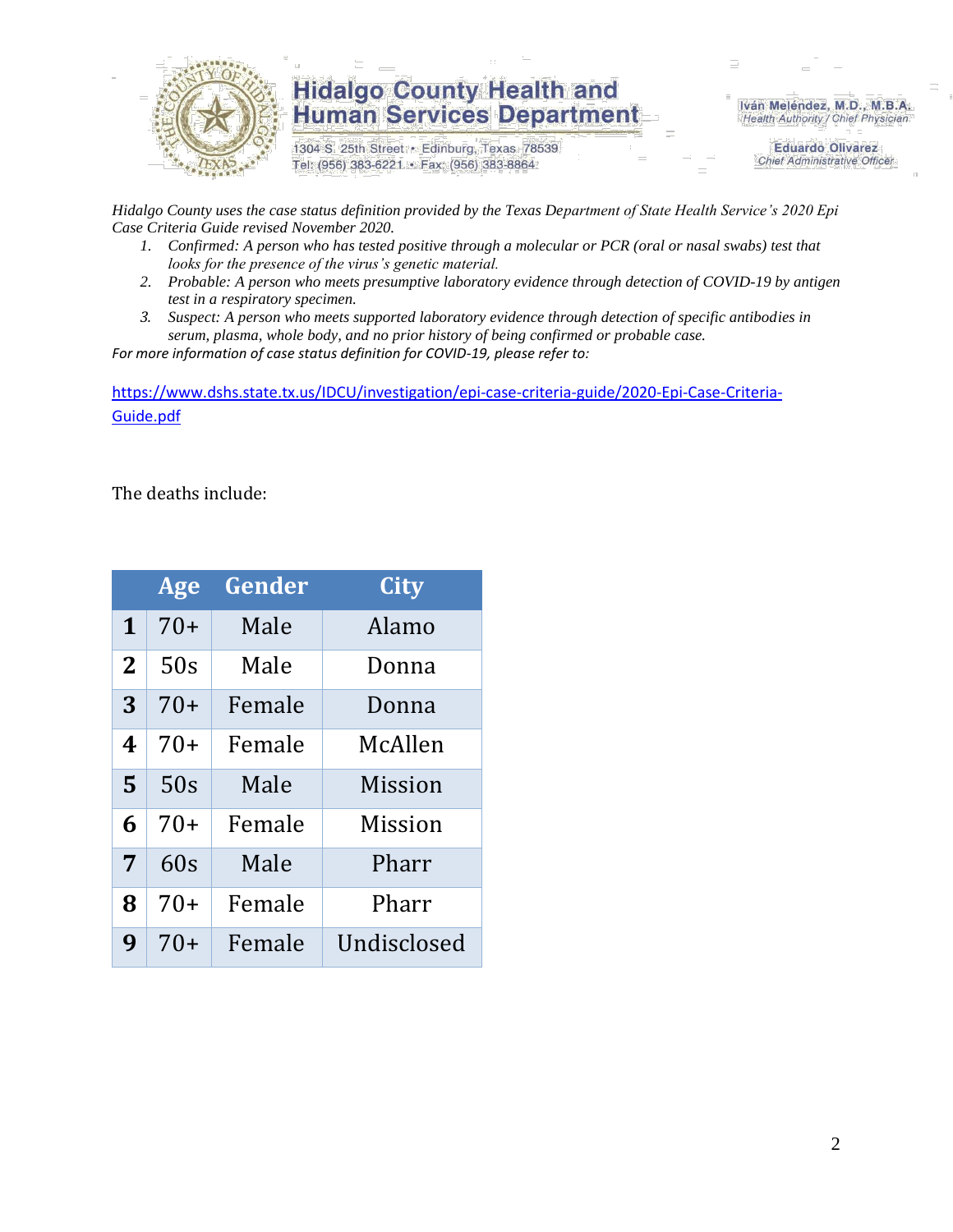

1304 S. 25th Street • Edinburg, Texas 78539<br>Tel: (956) 383-6221 • Fax: (956) 383-8864

Iván Meléndez, M.D., M.B.A.<br>Health Authority / Chief Physician

**Eduardo Olivarez** Chief Administrative Officer

#### Monday, March 1, 2021 positive cases include:

|                  | Age<br><b>Range</b> | Gender                    | <b>City</b> |     | Age<br>Range | Gender      | <b>City</b> |     | Age<br><b>Range</b> | Gender      | <b>City</b> |
|------------------|---------------------|---------------------------|-------------|-----|--------------|-------------|-------------|-----|---------------------|-------------|-------------|
| $\mathbf{1}$     | $0 - 19$            | $\mathbf M$               | Alamo       | 211 | $0 - 19$     | $\mathbf M$ | McAllen     | 420 | 20s                 | $\mathbf M$ | Pharr       |
| $\boldsymbol{2}$ | $0 - 19$            | ${\bf F}$                 | Alamo       | 212 | $0 - 19$     | M           | McAllen     | 421 | 20s                 | $\rm F$     | Pharr       |
| 3                | $0 - 19$            | $\boldsymbol{\mathrm{F}}$ | Alamo       | 213 | $0 - 19$     | $\mathbf M$ | McAllen     | 422 | 20s                 | $\mathbf M$ | Pharr       |
| $\boldsymbol{4}$ | $0 - 19$            | $\rm F$                   | Alamo       | 214 | $0 - 19$     | $M_{\odot}$ | McAllen     | 423 | 20s                 | M           | Pharr       |
| $\mathbf{5}$     | $0 - 19$            | $\mathbf M$               | Alamo       | 215 | $0 - 19$     | ${\bf F}$   | McAllen     | 424 | 30s                 | $\rm F$     | Pharr       |
| 6                | $0 - 19$            | $\rm F$                   | Alamo       | 216 | $0 - 19$     | $\mathbf M$ | McAllen     | 425 | 30s                 | $\mathbf M$ | Pharr       |
| $\overline{7}$   | $0 - 19$            | $\mathbf M$               | Alamo       | 217 | 20s          | $\rm F$     | McAllen     | 426 | 30s                 | M           | Pharr       |
| ${\bf 8}$        | $0 - 19$            | ${\bf F}$                 | Alamo       | 218 | 20s          | $M_{\odot}$ | McAllen     | 427 | 30s                 | $\rm F$     | Pharr       |
| 9                | $0 - 19$            | ${\bf F}$                 | Alamo       | 219 | 20s          | $\mathbf M$ | McAllen     | 428 | 30s                 | $\mathbf M$ | Pharr       |
| 10               | $0 - 19$            | M                         | Alamo       | 220 | 20s          | $\rm F$     | McAllen     | 429 | 40s                 | M           | Pharr       |
| 11               | $0 - 19$            | ${\bf F}$                 | Alamo       | 221 | 20s          | $\rm F$     | McAllen     | 430 | 40s                 | $\rm F$     | Pharr       |
| 12               | $0 - 19$            | $\boldsymbol{\mathrm{F}}$ | Alamo       | 222 | 20s          | $\rm F$     | McAllen     | 431 | 40s                 | $\rm F$     | Pharr       |
| 13               | 20s                 | ${\bf F}$                 | Alamo       | 223 | 20s          | $\rm F$     | McAllen     | 432 | 40s                 | $\rm F$     | Pharr       |
| 14               | 20s                 | $\rm F$                   | Alamo       | 224 | 20s          | $\rm F$     | McAllen     | 433 | 40s                 | $\mathbf M$ | Pharr       |
| 15               | 30s                 | $\boldsymbol{\mathrm{F}}$ | Alamo       | 225 | 20s          | $\mathbf M$ | McAllen     | 434 | 40s                 | $\rm F$     | Pharr       |
| 16               | 30s                 | $\boldsymbol{\mathrm{F}}$ | Alamo       | 226 | 20s          | $\mathbf M$ | McAllen     | 435 | 40s                 | M           | Pharr       |
| 17               | 30s                 | $\mathbf M$               | Alamo       | 227 | 20s          | $\rm F$     | McAllen     | 436 | 40s                 | $\mathbf M$ | Pharr       |
| 18               | 30s                 | ${\bf F}$                 | Alamo       | 228 | 20s          | $\rm F$     | McAllen     | 437 | 50s                 | $\rm F$     | Pharr       |
| 19               | 30s                 | $\mathbf M$               | Alamo       | 229 | 30s          | $\mathbf M$ | McAllen     | 438 | 50s                 | $\mathbf M$ | Pharr       |
| 20               | 40s                 | $\mathbf M$               | Alamo       | 230 | 30s          | $\rm F$     | McAllen     | 439 | 50s                 | M           | Pharr       |
| 21               | 40s                 | $\mathbf M$               | Alamo       | 231 | 30s          | $\rm F$     | McAllen     | 440 | 50s                 | $\rm F$     | Pharr       |
| 22               | 40s                 | ${\bf F}$                 | Alamo       | 232 | 30s          | $M_{\odot}$ | McAllen     | 441 | 50s                 | M           | Pharr       |
| 23               | 40s                 | ${\bf F}$                 | Alamo       | 233 | 30s          | $\mathbf M$ | McAllen     | 442 | 50s                 | ${\bf F}$   | Pharr       |
| 24               | 50s                 | $\rm F$                   | Alamo       | 234 | 30s          | $\rm F$     | McAllen     | 443 | 60s                 | M           | Pharr       |
| 25               | 50s                 | ${\bf F}$                 | Alamo       | 235 | 30s          | $\mathbf M$ | McAllen     | 444 | 60s                 | $\rm F$     | Pharr       |
| 26               | 50s                 | ${\bf F}$                 | Alamo       | 236 | 30s          | $\mathbf M$ | McAllen     | 445 | 60s                 | $\rm F$     | Pharr       |
| 27               | 60s                 | ${\bf F}$                 | Alamo       | 237 | 30s          | $\mathbf M$ | McAllen     | 446 | 60s                 | ${\bf F}$   | Pharr       |
| 28               | 60s                 | M                         | Alamo       | 238 | 30s          | ${\bf F}$   | McAllen     | 447 | 60s                 | M           | Pharr       |
| 29               | $0 - 19$            | M                         | Alton       | 239 | 40s          | $M_{\odot}$ | McAllen     | 448 | 60s                 | $\rm F$     | Pharr       |
| 30               | $0 - 19$            | ${\bf F}$                 | Alton       | 240 | 40s          | M           | McAllen     | 449 | $70+$               | $\rm F$     | Pharr       |
| 31               | $0 - 19$            | M                         | Alton       | 241 | 40s          | $\rm F$     | McAllen     | 450 | $70+$               | M           | Pharr       |
| 32               | $0 - 19$            | F                         | Alton       | 242 | 40s          | $\rm F$     | McAllen     | 451 | $70+$               | M           | Pharr       |
| 33               | 20s                 | $\boldsymbol{\mathrm{F}}$ | Alton       | 243 | 40s          | ${\bf F}$   | McAllen     | 452 | $70+$               | M           | Pharr       |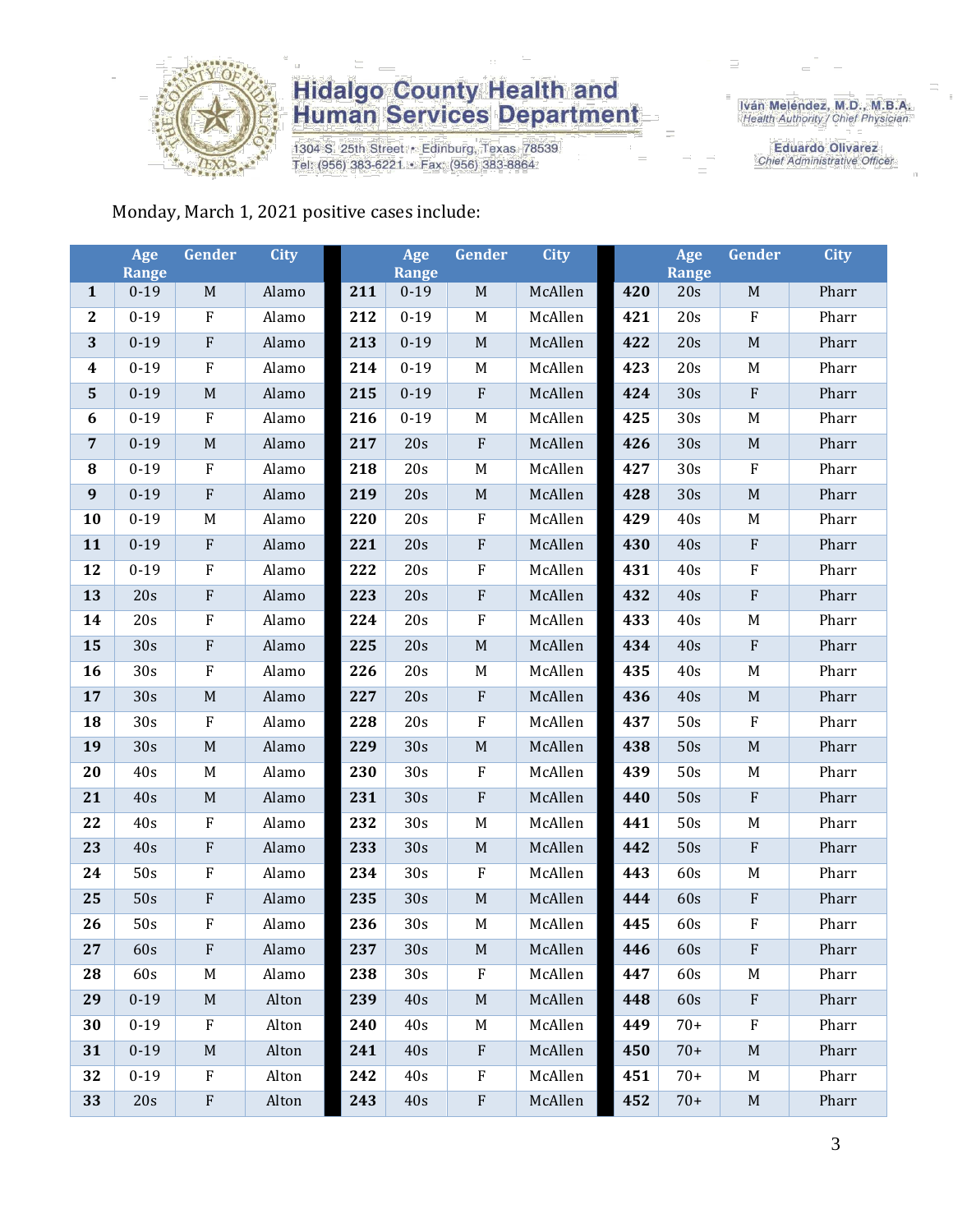

1304 S. 25th Street • Edinburg, Texas 78539<br>Tel: (956) 383-6221 • Fax: (956) 383-8864

Iván Meléndez, M.D., M.B.A.<br>Health Authority / Chief Physician

| 34 | 30s             | F                         | Alton | 244 | 40s      | $\mathbf M$               | McAllen  | 453 | $70+$    | M                         | Pharr       |
|----|-----------------|---------------------------|-------|-----|----------|---------------------------|----------|-----|----------|---------------------------|-------------|
| 35 | 40s             | $\boldsymbol{\mathrm{F}}$ | Alton | 245 | 40s      | $\mathbf M$               | McAllen  | 454 | $70+$    | ${\bf F}$                 | Pharr       |
| 36 | 50s             | $\rm F$                   | Alton | 246 | 40s      | M                         | McAllen  | 455 | $70+$    | ${\bf F}$                 | Pharr       |
| 37 | $70+$           | $\rm F$                   | Alton | 247 | 40s      | $\mathbf M$               | McAllen  | 456 | $0 - 19$ | $\mathbf M$               | San Juan    |
| 38 | $0 - 19$        | $\rm F$                   | Donna | 248 | 40s      | M                         | McAllen  | 457 | $0 - 19$ | $\boldsymbol{\mathrm{F}}$ | San Juan    |
| 39 | $0 - 19$        | $\mathbf M$               | Donna | 249 | 40s      | $\boldsymbol{\mathrm{F}}$ | McAllen  | 458 | $0 - 19$ | ${\bf F}$                 | San Juan    |
| 40 | $0 - 19$        | M                         | Donna | 250 | 40s      | F                         | McAllen  | 459 | $0 - 19$ | $\boldsymbol{\mathrm{F}}$ | San Juan    |
| 41 | $0 - 19$        | $\mathbf M$               | Donna | 251 | 50s      | ${\bf F}$                 | McAllen  | 460 | $0 - 19$ | $\mathbf M$               | San Juan    |
| 42 | $0 - 19$        | ${\bf F}$                 | Donna | 252 | 50s      | ${\bf F}$                 | McAllen  | 461 | $0 - 19$ | ${\bf F}$                 | San Juan    |
| 43 | $0 - 19$        | $\mathbf M$               | Donna | 253 | 50s      | ${\bf F}$                 | McAllen  | 462 | $0 - 19$ | $\mathbf M$               | San Juan    |
| 44 | $0 - 19$        | M                         | Donna | 254 | 50s      | ${\bf F}$                 | McAllen  | 463 | $0 - 19$ | M                         | San Juan    |
| 45 | $0 - 19$        | $\rm F$                   | Donna | 255 | 50s      | $\boldsymbol{\mathrm{F}}$ | McAllen  | 464 | $0 - 19$ | $\mathbf M$               | San Juan    |
| 46 | $0 - 19$        | $\rm F$                   | Donna | 256 | 50s      | F                         | McAllen  | 465 | $0 - 19$ | $\boldsymbol{\mathrm{F}}$ | San Juan    |
| 47 | $0 - 19$        | $\mathbf M$               | Donna | 257 | 60s      | ${\bf F}$                 | McAllen  | 466 | $0 - 19$ | ${\bf F}$                 | San Juan    |
| 48 | $0 - 19$        | $\rm F$                   | Donna | 258 | 60s      | ${\bf F}$                 | McAllen  | 467 | 20s      | ${\bf F}$                 | San Juan    |
| 49 | $0 - 19$        | $\boldsymbol{\mathrm{F}}$ | Donna | 259 | 60s      | $\mathbf M$               | McAllen  | 468 | 20s      | $\mathbf M$               | San Juan    |
| 50 | $0 - 19$        | $\mathbf F$               | Donna | 260 | 60s      | M                         | McAllen  | 469 | 20s      | $\boldsymbol{\mathrm{F}}$ | San Juan    |
| 51 | $0 - 19$        | $\rm F$                   | Donna | 261 | 60s      | $\mathbf M$               | McAllen  | 470 | 30s      | ${\bf F}$                 | San Juan    |
| 52 | $0 - 19$        | M                         | Donna | 262 | $70+$    | M                         | McAllen  | 471 | 30s      | ${\bf F}$                 | San Juan    |
| 53 | 20s             | ${\bf F}$                 | Donna | 263 | $70+$    | $\boldsymbol{\mathrm{F}}$ | McAllen  | 472 | 30s      | ${\bf F}$                 | San Juan    |
| 54 | 20s             | F                         | Donna | 264 | $70+$    | F                         | McAllen  | 473 | 30s      | M                         | San Juan    |
| 55 | 20s             | ${\bf F}$                 | Donna | 265 | $0 - 19$ | ${\bf F}$                 | Mercedes | 474 | 30s      | ${\bf F}$                 | San Juan    |
| 56 | 20s             | ${\bf F}$                 | Donna | 266 | $0 - 19$ | $\rm F$                   | Mercedes | 475 | 40s      | ${\bf F}$                 | San Juan    |
| 57 | 20s             | $\mathbf M$               | Donna | 267 | $0 - 19$ | $\mathbf M$               | Mercedes | 476 | 40s      | ${\bf F}$                 | San Juan    |
| 58 | 30s             | M                         | Donna | 268 | $0 - 19$ | M                         | Mercedes | 477 | 40s      | M                         | San Juan    |
| 59 | 30s             | $\mathbf M$               | Donna | 269 | $0 - 19$ | ${\bf F}$                 | Mercedes | 478 | 60s      | $\mathbf M$               | San Juan    |
| 60 | 30s             | M                         | Donna | 270 | $0 - 19$ | ${\bf F}$                 | Mercedes | 479 | $0 - 19$ | M                         | Undisclosed |
| 61 | 30s             | $\mathbf M$               | Donna | 271 | $0 - 19$ | ${\bf F}$                 | Mercedes | 480 | $0 - 19$ | $\mathbf M$               | Undisclosed |
| 62 | 30 <sub>s</sub> | $_{\rm F}$                | Donna | 272 | $0 - 19$ | F                         | Mercedes | 481 | $0 - 19$ | F                         | Undisclosed |
| 63 | 30 <sub>s</sub> | M                         | Donna | 273 | $0 - 19$ | $\mathbf M$               | Mercedes | 482 | $0 - 19$ | $\boldsymbol{\mathrm{F}}$ | Undisclosed |
| 64 | 40s             | $\rm F$                   | Donna | 274 | $0 - 19$ | M                         | Mercedes | 483 | $0 - 19$ | ${\bf F}$                 | Undisclosed |
| 65 | 40s             | ${\bf F}$                 | Donna | 275 | $0 - 19$ | ${\bf F}$                 | Mercedes | 484 | $0 - 19$ | M                         | Undisclosed |
| 66 | 40s             | M                         | Donna | 276 | $0 - 19$ | $\rm F$                   | Mercedes | 485 | $0 - 19$ | ${\bf F}$                 | Undisclosed |
| 67 | 40s             | $\mathbf M$               | Donna | 277 | $0 - 19$ | $\mathbf M$               | Mercedes | 486 | $0 - 19$ | $\mathbf M$               | Undisclosed |
| 68 | 40s             | M                         | Donna | 278 | $0 - 19$ | M                         | Mercedes | 487 | $0 - 19$ | M                         | Undisclosed |
| 69 | 40s             | $\boldsymbol{\mathrm{F}}$ | Donna | 279 | $0 - 19$ | $\mathbf M$               | Mercedes | 488 | $0 - 19$ | $\mathbf M$               | Undisclosed |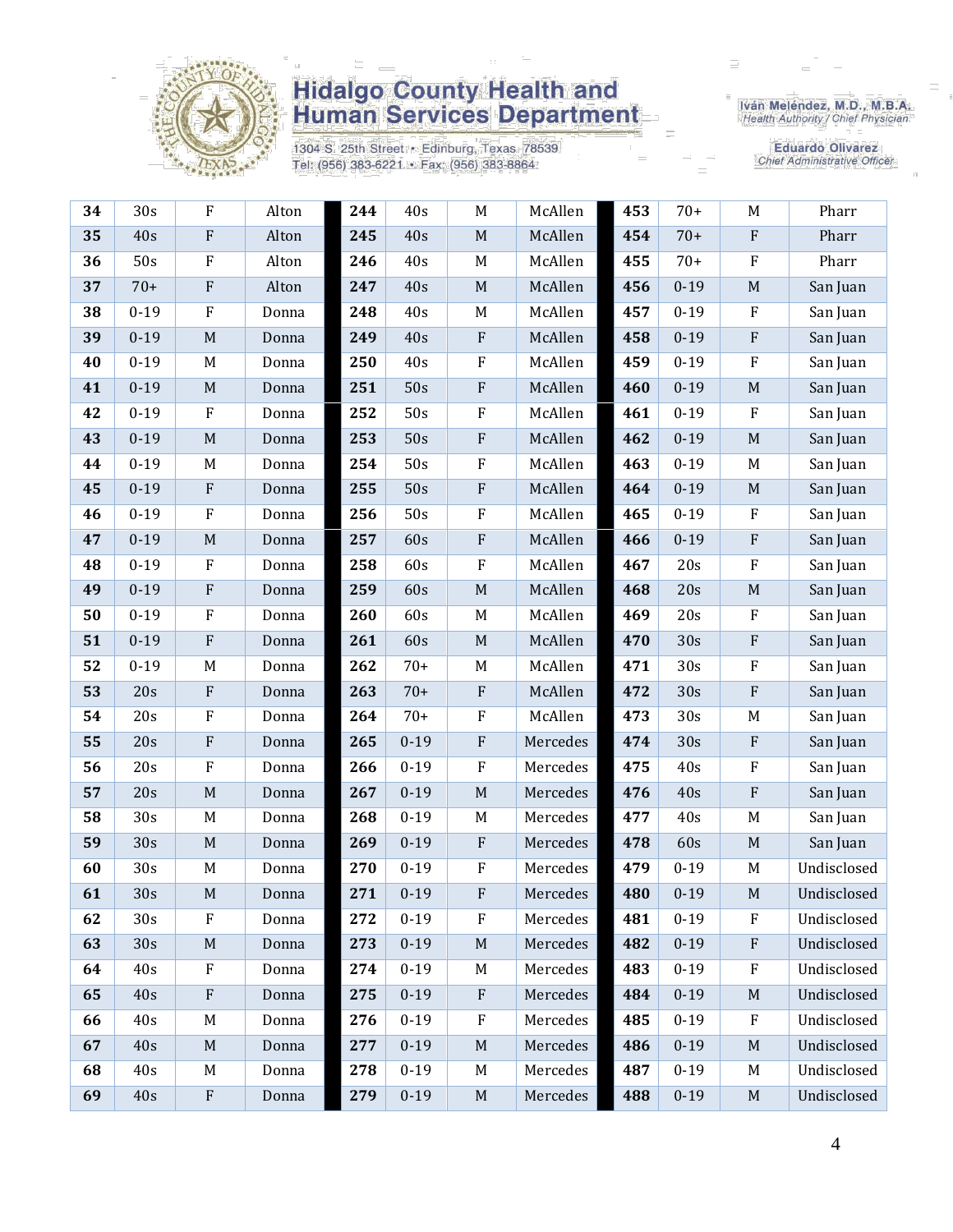

1304 S. 25th Street • Edinburg, Texas 78539<br>Tel: (956) 383-6221 • Fax: (956) 383-8864

Iván Meléndez, M.D., M.B.A.<br>Health Authority / Chief Physician

| 70  | 40s      | M                         | Donna    | 280 | $0 - 19$ | $\rm F$      | Mercedes | 489 | $0 - 19$ | M            | Undisclosed |
|-----|----------|---------------------------|----------|-----|----------|--------------|----------|-----|----------|--------------|-------------|
| 71  | 40s      | $\boldsymbol{\mathrm{F}}$ | Donna    | 281 | $0 - 19$ | $\mathbf M$  | Mercedes | 490 | $0 - 19$ | $\mathbf{F}$ | Undisclosed |
| 72  | 40s      | M                         | Donna    | 282 | $0 - 19$ | $\rm F$      | Mercedes | 491 | $0 - 19$ | M            | Undisclosed |
| 73  | 40s      | $\rm F$                   | Donna    | 283 | $0 - 19$ | $\rm F$      | Mercedes | 492 | $0 - 19$ | ${\bf F}$    | Undisclosed |
| 74  | 40s      | $\rm F$                   | Donna    | 284 | 20s      | $\mathbf M$  | Mercedes | 493 | $0 - 19$ | $\rm F$      | Undisclosed |
| 75  | 50s      | M                         | Donna    | 285 | 20s      | ${\bf F}$    | Mercedes | 494 | $0 - 19$ | M            | Undisclosed |
| 76  | 50s      | $\rm F$                   | Donna    | 286 | 20s      | $\rm F$      | Mercedes | 495 | $0 - 19$ | M            | Undisclosed |
| 77  | 50s      | $\rm F$                   | Donna    | 287 | 20s      | $\mathbf M$  | Mercedes | 496 | $0 - 19$ | $\rm F$      | Undisclosed |
| 78  | 50s      | $\rm F$                   | Donna    | 288 | 20s      | $\rm F$      | Mercedes | 497 | $0 - 19$ | $\rm F$      | Undisclosed |
| 79  | 50s      | $\rm F$                   | Donna    | 289 | 20s      | $\mathbf M$  | Mercedes | 498 | $0 - 19$ | $\mathbf M$  | Undisclosed |
| 80  | 50s      | M                         | Donna    | 290 | 20s      | ${\bf F}$    | Mercedes | 499 | $0 - 19$ | $\rm F$      | Undisclosed |
| 81  | 60s      | $\mathbf M$               | Donna    | 291 | 20s      | ${\bf F}$    | Mercedes | 500 | $0 - 19$ | $\rm F$      | Undisclosed |
| 82  | 60s      | $\rm F$                   | Donna    | 292 | 20s      | ${\bf F}$    | Mercedes | 501 | $0 - 19$ | M            | Undisclosed |
| 83  | 60s      | $\mathbf M$               | Donna    | 293 | 20s      | $\rm F$      | Mercedes | 502 | $0 - 19$ | $\mathbf M$  | Undisclosed |
| 84  | $70+$    | ${\bf F}$                 | Donna    | 294 | 30s      | $M_{\odot}$  | Mercedes | 503 | $0 - 19$ | $\rm F$      | Undisclosed |
| 85  | $70+$    | $\mathbf M$               | Donna    | 295 | 30s      | $\mathbf M$  | Mercedes | 504 | $0 - 19$ | $\mathbf M$  | Undisclosed |
| 86  | $70+$    | F                         | Donna    | 296 | 30s      | M            | Mercedes | 505 | 20s      | $\rm F$      | Undisclosed |
| 87  | $70+$    | $\mathbf M$               | Donna    | 297 | 40s      | $\rm F$      | Mercedes | 506 | 20s      | $\rm F$      | Undisclosed |
| 88  | $70+$    | ${\bf F}$                 | Donna    | 298 | 40s      | $\mathbf M$  | Mercedes | 507 | 20s      | M            | Undisclosed |
| 89  | $70+$    | $\mathbf M$               | Donna    | 299 | 40s      | ${\bf F}$    | Mercedes | 508 | 20s      | ${\bf F}$    | Undisclosed |
| 90  | $0 - 19$ | $\rm F$                   | Edinburg | 300 | 40s      | ${\bf F}$    | Mercedes | 509 | 20s      | $\rm F$      | Undisclosed |
| 91  | $0 - 19$ | $\mathbf M$               | Edinburg | 301 | 40s      | $\rm F$      | Mercedes | 510 | 20s      | ${\bf F}$    | Undisclosed |
| 92  | $0 - 19$ | ${\bf F}$                 | Edinburg | 302 | 50s      | $\mathbf M$  | Mercedes | 511 | 20s      | $\rm F$      | Undisclosed |
| 93  | $0 - 19$ | $\rm F$                   | Edinburg | 303 | 50s      | $\mathbf M$  | Mercedes | 512 | 20s      | $\mathbf M$  | Undisclosed |
| 94  | $0 - 19$ | M                         | Edinburg | 304 | 60s      | ${\bf F}$    | Mercedes | 513 | 30s      | $\rm F$      | Undisclosed |
| 95  | $0 - 19$ | $\boldsymbol{\mathrm{F}}$ | Edinburg | 305 | 60s      | $\mathbf M$  | Mercedes | 514 | 30s      | $\mathbf M$  | Undisclosed |
| 96  | $0 - 19$ | M                         | Edinburg | 306 | $70+$    | M            | Mercedes | 515 | 30s      | M            | Undisclosed |
| 97  | $0 - 19$ | M                         | Edinburg | 307 | $0 - 19$ | $\mathbf M$  | Mission  | 516 | 30s      | F            | Undisclosed |
| 98  | $0 - 19$ | ${\bf F}$                 | Edinburg | 308 | $0 - 19$ | $\mathbf{F}$ | Mission  | 517 | 30s      | M            | Undisclosed |
| 99  | $0 - 19$ | $\mathbf M$               | Edinburg | 309 | $0 - 19$ | ${\bf F}$    | Mission  | 518 | 40s      | ${\bf F}$    | Undisclosed |
| 100 | $0 - 19$ | M                         | Edinburg | 310 | $0 - 19$ | $\rm F$      | Mission  | 519 | 40s      | M            | Undisclosed |
| 101 | $0 - 19$ | ${\bf F}$                 | Edinburg | 311 | $0 - 19$ | $\rm F$      | Mission  | 520 | 40s      | M            | Undisclosed |
| 102 | $0 - 19$ | $\rm F$                   | Edinburg | 312 | $0 - 19$ | M            | Mission  | 521 | 40s      | M            | Undisclosed |
| 103 | $0 - 19$ | $\mathbf M$               | Edinburg | 313 | $0 - 19$ | $\mathbf M$  | Mission  | 522 | 40s      | $\mathbf M$  | Undisclosed |
| 104 | $0 - 19$ | M                         | Edinburg | 314 | $0 - 19$ | ${\bf F}$    | Mission  | 523 | 40s      | M            | Undisclosed |
| 105 | $0 - 19$ | $\boldsymbol{\mathrm{F}}$ | Edinburg | 315 | $0 - 19$ | $\mathbf M$  | Mission  | 524 | 40s      | ${\bf F}$    | Undisclosed |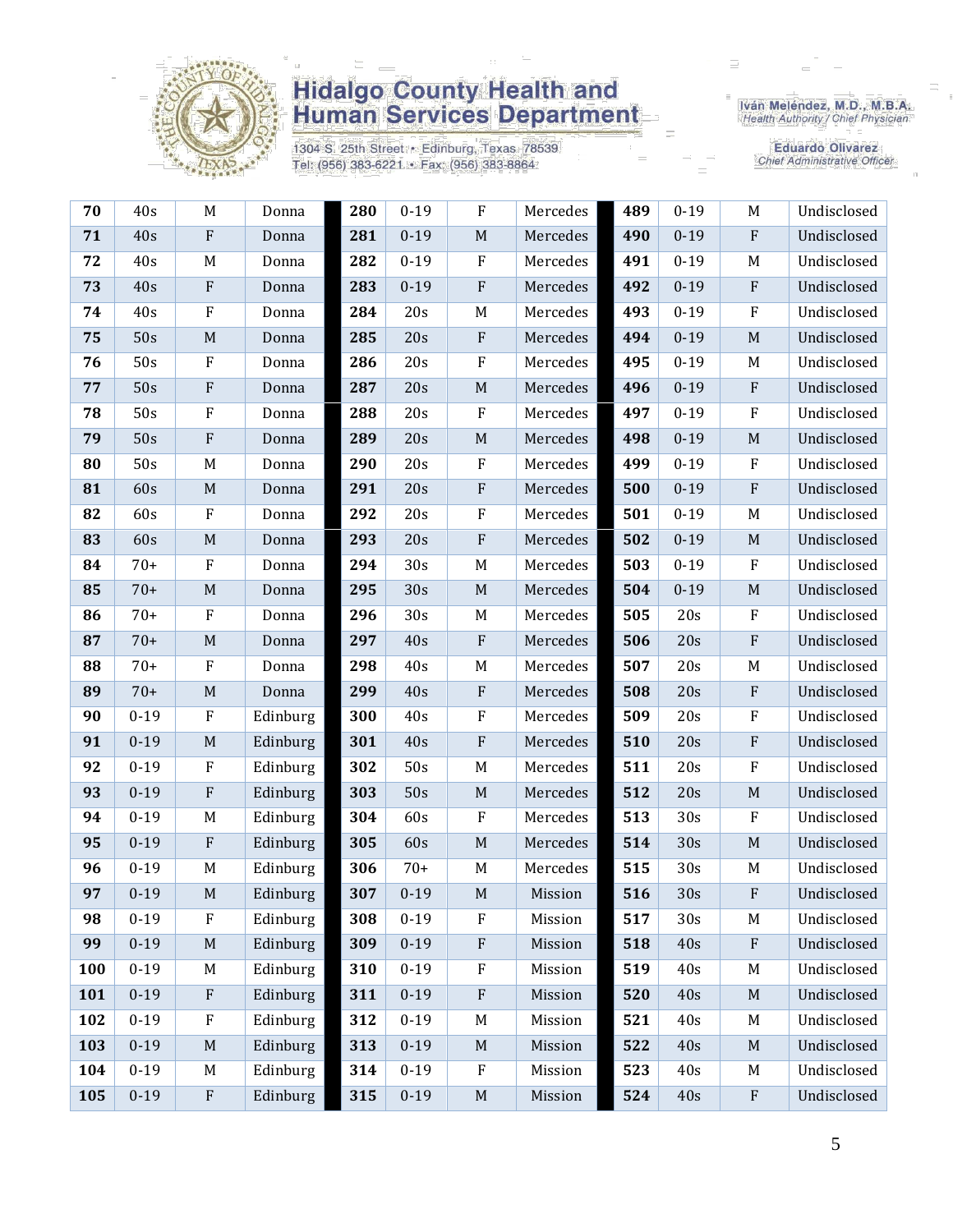

1304 S. 25th Street • Edinburg, Texas 78539<br>Tel: (956) 383-6221 • Fax: (956) 383-8864

Iván Meléndez, M.D., M.B.A.<br>Health Authority / Chief Physician

| 106 | $0 - 19$ | M           | Edinburg | 316 | $0 - 19$ | $\rm F$          | Mission | 525 | 40s      | ${\bf F}$                 | Undisclosed |
|-----|----------|-------------|----------|-----|----------|------------------|---------|-----|----------|---------------------------|-------------|
| 107 | $0-19$   | M           | Edinburg | 317 | $0 - 19$ | $\mathbf M$      | Mission | 526 | 40s      | ${\bf F}$                 | Undisclosed |
| 108 | $0 - 19$ | M           | Edinburg | 318 | $0 - 19$ | $\boldsymbol{F}$ | Mission | 527 | 40s      | M                         | Undisclosed |
| 109 | $0 - 19$ | $\rm F$     | Edinburg | 319 | $0 - 19$ | $\mathbf M$      | Mission | 528 | 50s      | $\mathbf M$               | Undisclosed |
| 110 | $0 - 19$ | M           | Edinburg | 320 | $0 - 19$ | $M_{\rm}$        | Mission | 529 | 50s      | M                         | Undisclosed |
| 111 | $0 - 19$ | M           | Edinburg | 321 | $0 - 19$ | $\mathbf{F}$     | Mission | 530 | 50s      | M                         | Undisclosed |
| 112 | $0 - 19$ | M           | Edinburg | 322 | $0 - 19$ | $\mathbf M$      | Mission | 531 | 50s      | $\rm F$                   | Undisclosed |
| 113 | $0 - 19$ | $\rm F$     | Edinburg | 323 | $0 - 19$ | $\mathbf M$      | Mission | 532 | 50s      | ${\bf F}$                 | Undisclosed |
| 114 | $0 - 19$ | $\rm F$     | Edinburg | 324 | $0 - 19$ | $\mathbf{F}$     | Mission | 533 | 50s      | M                         | Undisclosed |
| 115 | $0 - 19$ | M           | Edinburg | 325 | $0 - 19$ | $\mathbf M$      | Mission | 534 | 60s      | $\rm F$                   | Undisclosed |
| 116 | $0 - 19$ | $\rm F$     | Edinburg | 326 | $0 - 19$ | $\mathbf M$      | Mission | 535 | 60s      | ${\bf F}$                 | Undisclosed |
| 117 | $0 - 19$ | $\mathbf M$ | Edinburg | 327 | $0 - 19$ | $\mathbf M$      | Mission | 536 | $70+$    | M                         | Undisclosed |
| 118 | 20s      | $\rm F$     | Edinburg | 328 | $0 - 19$ | M                | Mission | 537 | $70+$    | $\rm F$                   | Undisclosed |
| 119 | 20s      | ${\bf F}$   | Edinburg | 329 | $0 - 19$ | $\rm F$          | Mission | 538 | $70+$    | ${\bf F}$                 | Undisclosed |
| 120 | 20s      | $\rm F$     | Edinburg | 330 | $0 - 19$ | $M_{\rm}$        | Mission | 539 | $70+$    | $\boldsymbol{\mathrm{F}}$ | Undisclosed |
| 121 | 20s      | $\mathbf M$ | Edinburg | 331 | $0 - 19$ | $\rm F$          | Mission | 540 | $70+$    | $\mathbf M$               | Undisclosed |
| 122 | 20s      | M           | Edinburg | 332 | 20s      | $\mathbf M$      | Mission | 541 | $70+$    | $\boldsymbol{\mathrm{F}}$ | Undisclosed |
| 123 | 20s      | ${\bf F}$   | Edinburg | 333 | 20s      | $\mathbf M$      | Mission | 542 | $70+$    | $\mathbf M$               | Undisclosed |
| 124 | 20s      | $\rm F$     | Edinburg | 334 | 20s      | $\boldsymbol{F}$ | Mission | 543 | $70+$    | ${\bf F}$                 | Undisclosed |
| 125 | 20s      | ${\bf F}$   | Edinburg | 335 | 20s      | $\rm F$          | Mission | 544 | $70+$    | ${\bf F}$                 | Undisclosed |
| 126 | 20s      | M           | Edinburg | 336 | 20s      | M                | Mission | 545 | $70+$    | $\rm F$                   | Undisclosed |
| 127 | 20s      | $\rm F$     | Edinburg | 337 | 20s      | $\rm F$          | Mission | 546 | $0 - 19$ | ${\bf F}$                 | Weslaco     |
| 128 | 20s      | M           | Edinburg | 338 | 20s      | $\mathbf M$      | Mission | 547 | $0 - 19$ | $\boldsymbol{\mathrm{F}}$ | Weslaco     |
| 129 | 20s      | M           | Edinburg | 339 | 20s      | $\rm F$          | Mission | 548 | $0 - 19$ | ${\bf F}$                 | Weslaco     |
| 130 | 20s      | $\rm F$     | Edinburg | 340 | 20s      | $M_{\rm}$        | Mission | 549 | $0 - 19$ | $\rm F$                   | Weslaco     |
| 131 | 20s      | M           | Edinburg | 341 | 20s      | $\mathbf M$      | Mission | 550 | $0 - 19$ | $\mathbf M$               | Weslaco     |
| 132 | 20s      | M           | Edinburg | 342 | 20s      | $\mathbf F$      | Mission | 551 | $0 - 19$ | M                         | Weslaco     |
| 133 | 20s      | $\mathbf M$ | Edinburg | 343 | 20s      | ${\bf F}$        | Mission | 552 | $0 - 19$ | $\mathbf M$               | Weslaco     |
| 134 | 20s      | M           | Edinburg | 344 | 20s      | F                | Mission | 553 | $0 - 19$ | M                         | Weslaco     |
| 135 | 20s      | $\rm F$     | Edinburg | 345 | 20s      | $\rm F$          | Mission | 554 | $0 - 19$ | ${\bf F}$                 | Weslaco     |
| 136 | 20s      | $\rm F$     | Edinburg | 346 | 20s      | $\rm F$          | Mission | 555 | $0 - 19$ | ${\bf F}$                 | Weslaco     |
| 137 | 20s      | ${\bf F}$   | Edinburg | 347 | 20s      | $\rm F$          | Mission | 556 | $0 - 19$ | ${\bf F}$                 | Weslaco     |
| 138 | 20s      | M           | Edinburg | 348 | 20s      | $\rm F$          | Mission | 557 | $0 - 19$ | F                         | Weslaco     |
| 139 | 20s      | $\rm F$     | Edinburg | 349 | 20s      | $\rm F$          | Mission | 558 | $0 - 19$ | $\mathbf M$               | Weslaco     |
| 140 | 20s      | $\rm F$     | Edinburg | 350 | 20s      | M                | Mission | 559 | $0 - 19$ | $\boldsymbol{\mathrm{F}}$ | Weslaco     |
| 141 | 20s      | $\mathbf M$ | Edinburg | 351 | 20s      | $\mathbf M$      | Mission | 560 | $0 - 19$ | $\mathbf M$               | Weslaco     |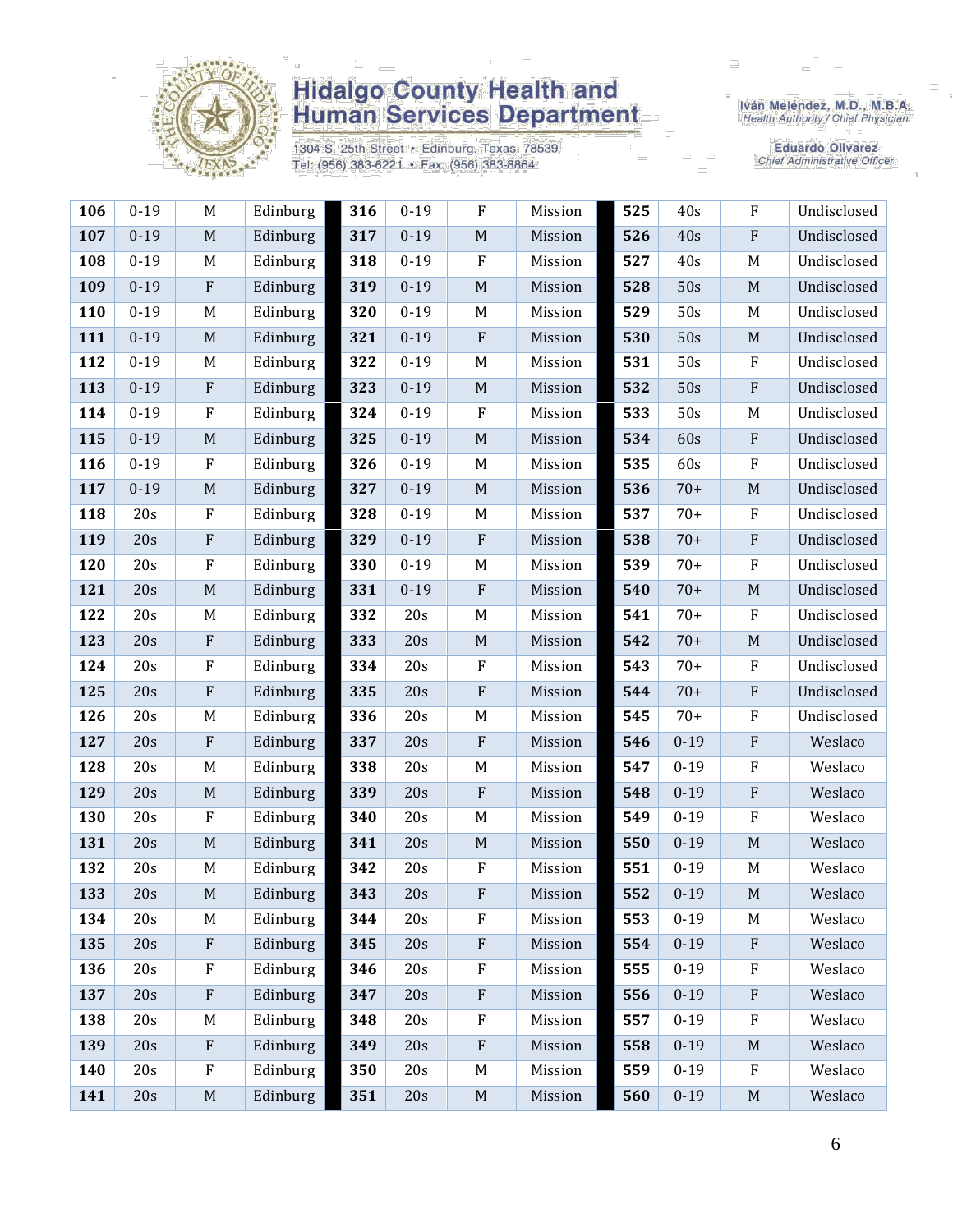

1304 S. 25th Street • Edinburg, Texas 78539<br>Tel: (956) 383-6221 • Fax: (956) 383-8864

Iván Meléndez, M.D., M.B.A.<br>Health Authority / Chief Physician

| 142 | 20s | $\rm F$                   | Edinburg | 352 | 20s             | ${\rm F}$                 | Mission | 561 | $0 - 19$ | $\mathbf M$               | Weslaco |
|-----|-----|---------------------------|----------|-----|-----------------|---------------------------|---------|-----|----------|---------------------------|---------|
| 143 | 20s | $\mathbf M$               | Edinburg | 353 | 20s             | ${\bf F}$                 | Mission | 562 | 20s      | $\rm F$                   | Weslaco |
| 144 | 20s | $\rm F$                   | Edinburg | 354 | 20s             | $\mathbf M$               | Mission | 563 | 20s      | $\rm F$                   | Weslaco |
| 145 | 20s | $\rm F$                   | Edinburg | 355 | 20s             | ${\bf F}$                 | Mission | 564 | 20s      | ${\bf F}$                 | Weslaco |
| 146 | 20s | $\rm F$                   | Edinburg | 356 | 30s             | $\mathbf M$               | Mission | 565 | 20s      | M                         | Weslaco |
| 147 | 30s | $\rm F$                   | Edinburg | 357 | 30s             | ${\bf F}$                 | Mission | 566 | 20s      | $\rm F$                   | Weslaco |
| 148 | 30s | M                         | Edinburg | 358 | 30s             | $\mathbf M$               | Mission | 567 | 20s      | $\rm F$                   | Weslaco |
| 149 | 30s | $\mathbf M$               | Edinburg | 359 | 30s             | ${\bf F}$                 | Mission | 568 | 20s      | $\rm F$                   | Weslaco |
| 150 | 30s | M                         | Edinburg | 360 | 30s             | $\mathbf M$               | Mission | 569 | 20s      | $\mathbf M$               | Weslaco |
| 151 | 30s | $\mathbf M$               | Edinburg | 361 | 30s             | $\mathbf M$               | Mission | 570 | 20s      | $\mathbf M$               | Weslaco |
| 152 | 30s | M                         | Edinburg | 362 | 30s             | ${\bf F}$                 | Mission | 571 | 20s      | $\rm F$                   | Weslaco |
| 153 | 30s | $\boldsymbol{\mathrm{F}}$ | Edinburg | 363 | 30s             | ${\bf F}$                 | Mission | 572 | 20s      | $\rm F$                   | Weslaco |
| 154 | 30s | M                         | Edinburg | 364 | 30s             | ${\bf F}$                 | Mission | 573 | 20s      | M                         | Weslaco |
| 155 | 30s | $\mathbf M$               | Edinburg | 365 | 30s             | $\mathbf M$               | Mission | 574 | 20s      | $\mathbf M$               | Weslaco |
| 156 | 30s | M                         | Edinburg | 366 | 30s             | $\mathbf M$               | Mission | 575 | 20s      | M                         | Weslaco |
| 157 | 30s | $\rm F$                   | Edinburg | 367 | 30s             | ${\bf F}$                 | Mission | 576 | 20s      | $\mathbf{F}$              | Weslaco |
| 158 | 30s | ${\bf F}$                 | Edinburg | 368 | 30 <sub>s</sub> | ${\bf F}$                 | Mission | 577 | 20s      | $\rm F$                   | Weslaco |
| 159 | 30s | $\rm F$                   | Edinburg | 369 | 30s             | ${\bf F}$                 | Mission | 578 | 20s      | $\mathbf M$               | Weslaco |
| 160 | 40s | M                         | Edinburg | 370 | 30s             | $\mathbf M$               | Mission | 579 | 20s      | $\rm F$                   | Weslaco |
| 161 | 40s | $\boldsymbol{\mathrm{F}}$ | Edinburg | 371 | 30s             | ${\bf F}$                 | Mission | 580 | 30s      | $\boldsymbol{\mathrm{F}}$ | Weslaco |
| 162 | 40s | $\rm F$                   | Edinburg | 372 | 40s             | ${\bf F}$                 | Mission | 581 | 30s      | M                         | Weslaco |
| 163 | 40s | ${\bf F}$                 | Edinburg | 373 | 40s             | $\mathbf M$               | Mission | 582 | 30s      | $\mathbf M$               | Weslaco |
| 164 | 40s | M                         | Edinburg | 374 | 40s             | M                         | Mission | 583 | 30s      | M                         | Weslaco |
| 165 | 40s | $\mathbf M$               | Edinburg | 375 | 40s             | $\mathbf M$               | Mission | 584 | 30s      | $\rm F$                   | Weslaco |
| 166 | 40s | M                         | Edinburg | 376 | 40s             | ${\bf F}$                 | Mission | 585 | 30s      | $\rm F$                   | Weslaco |
| 167 | 40s | $\rm F$                   | Edinburg | 377 | 40s             | ${\bf F}$                 | Mission | 586 | 30s      | $\rm F$                   | Weslaco |
| 168 | 40s | F                         | Edinburg | 378 | 40s             | M                         | Mission | 587 | 30s      | M                         | Weslaco |
| 169 | 40s | ${\bf F}$                 | Edinburg | 379 | 40s             | $\mathbf M$               | Mission | 588 | 30s      | $\mathbf M$               | Weslaco |
| 170 | 40s | M                         | Edinburg | 380 | 40s             | F                         | Mission | 589 | 30s      | M                         | Weslaco |
| 171 | 40s | $\boldsymbol{\mathrm{F}}$ | Edinburg | 381 | 40s             | ${\bf F}$                 | Mission | 590 | 30s      | $\mathbf{F}$              | Weslaco |
| 172 | 50s | M                         | Edinburg | 382 | 40s             | F                         | Mission | 591 | 40s      | $\rm F$                   | Weslaco |
| 173 | 50s | $\mathbf M$               | Edinburg | 383 | 40s             | ${\bf F}$                 | Mission | 592 | 40s      | $\mathbf M$               | Weslaco |
| 174 | 50s | M                         | Edinburg | 384 | 40s             | $M_{\rm}$                 | Mission | 593 | 40s      | M                         | Weslaco |
| 175 | 50s | $\rm F$                   | Edinburg | 385 | 40s             | $\boldsymbol{\mathrm{F}}$ | Mission | 594 | 40s      | $\mathbf{F}$              | Weslaco |
| 176 | 50s | M                         | Edinburg | 386 | 40s             | F                         | Mission | 595 | 40s      | $\rm F$                   | Weslaco |
| 177 | 50s | $\boldsymbol{\mathrm{F}}$ | Edinburg | 387 | 50s             | $\mathbf M$               | Mission | 596 | 40s      | $\mathbf M$               | Weslaco |